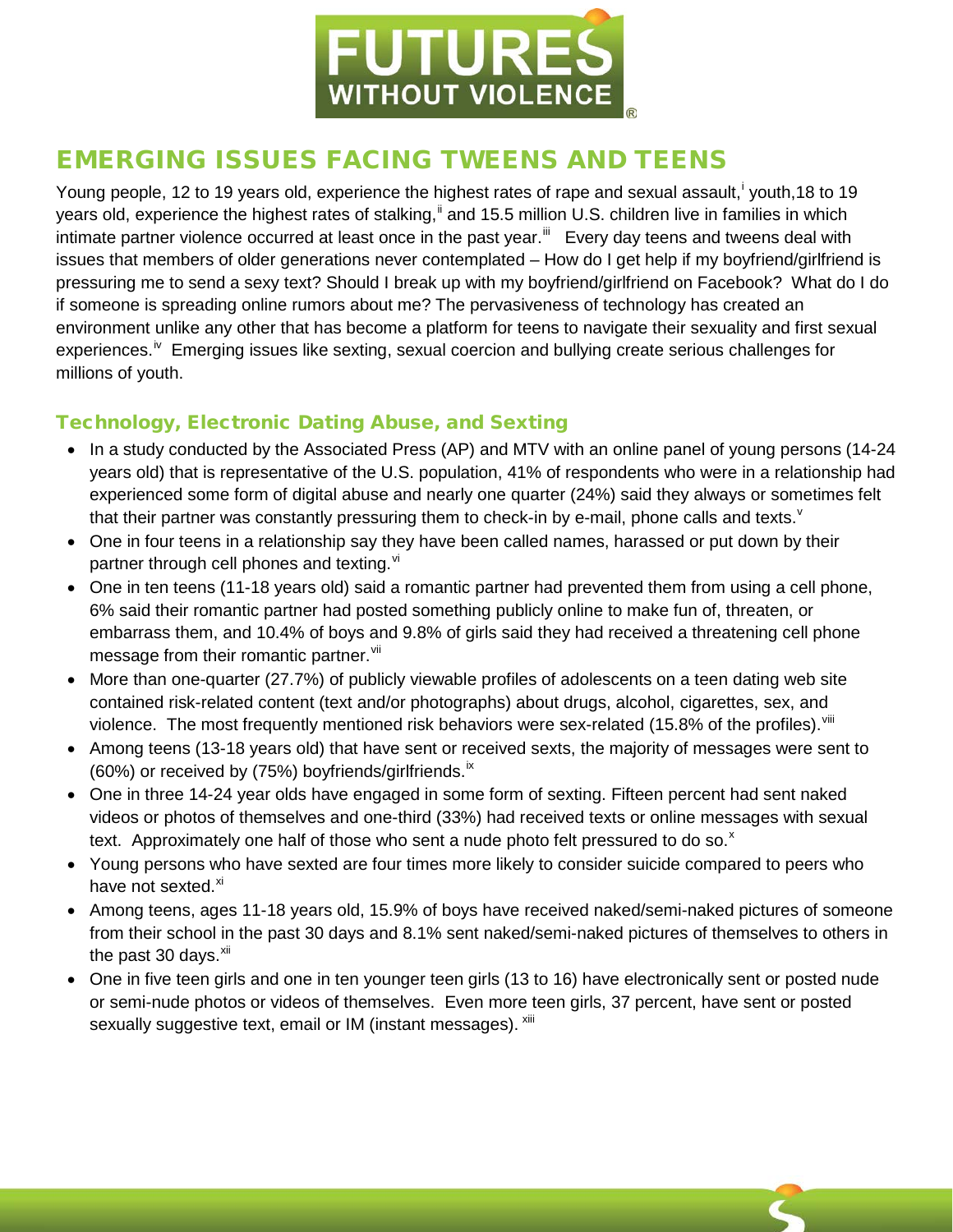## Forced Sex and Sexual Coercion

- Among high school students nationwide, 11.8% of females and 4.5% of males have been forced to have sexual intercourse when they did not want to. Xiv
- Nearly half (45 percent) of girls in an online study said they know a friend or peer who has been pressured into having either intercourse or oral sex. $x^2$
- One in ten 15-year-old girls who dated someone within the past six months reported experiencing sexual coercion by a dating partner. [xvi](#page-2-15)
- Middle school and high school students, both male and female, who experienced peer sexual coercion were more likely to report alcohol or drug use at last sexual intercourse, have more than one sexual partner, and have had or caused a pregnancy.<sup>[xvii](#page-2-16)</sup>
- Girls who experienced physical or sexual dating violence were nearly 5 times more likely than their nonabused peers to have been coerced into not using a condom during sex, were 2.9 times more likely to be fearful of requesting condom use, and were more than 5 times more likely to report negative consequences of asking their partner to use a condom. <sup>xviii</sup>
- Among  $7<sup>th</sup>$  to 12<sup>th</sup> graders, 16.8% of girls and 9.45% of boys reported unwanted sexual experiences that were perpetrated by a peer. [xix](#page-2-17)
- Approximately one-third of boys (31.6%) and girls (34.1%) with bi-sexual partners reported a history of forced sex. $\frac{xx}{x}$  $\frac{xx}{x}$  $\frac{xx}{x}$
- According to data from the Illinois Youth Risk Behavior Survey, a history of having been forced to have sexual intercourse decreased the likelihood of using condoms during sex among Latino high school students.<sup>[xxi](#page-2-19)</sup>

## Bullying, Cyberbullying, and Sexual Harassment

- Students, both male and female, who reported that they had perpetrated physical dating violence, were nearly five times more likely to report perpetrating physical peer violence.<sup>[xxii](#page-2-20)</sup>
- In a cross-sectional study with 369 middle school and 315 high school youth, bully-victims (students who were both bullied and who bullied others) reported significantly more physical and emotional dating violence victimization compared to three other bullying subtypes: uninvolved, victims, and bullies.<sup>xxiii</sup>
- Victims of bullying also reported the highest rates of being victims of sexual harassment by their peers. $x_{xiv}$
- In a large survey (n=4400) with a random sample of 11 to 18 year-olds, youth who were cyberbullied were 3.6 times more likely to experience electronic dating violence compared to peers who were not cyberbullied.<sup>[xxv](#page-2-22)</sup>
- Youth who perpetrate dating violence are significantly more likely to engage in cyberbullying compared to peers who do not perpetrate dating violence.<sup>[xxvi](#page-2-23)</sup>
- In a longitudinal study with 1391 middle school students (grades 5-8), bullying perpetration at baseline was a s[i](#page-2-24)gnificant predictor of sexual harassment perpetration for girls and boys. XXVII
- One in three (34%) boys and 28% of girls, in  $5<sup>th</sup>$  through  $8<sup>th</sup>$  grade reported making sexual comments to other students [i](#page-2-25)n the past year.<sup>xxviii</sup>
- In a large cross-sectional survey, adult men (ages 18 to 35 years old) who bullied others at school when they were children were 3.82 times more likely to be physically and/or sexually abusive to an intimate partner in the past year.<sup>[xxix](#page-2-26)</sup>